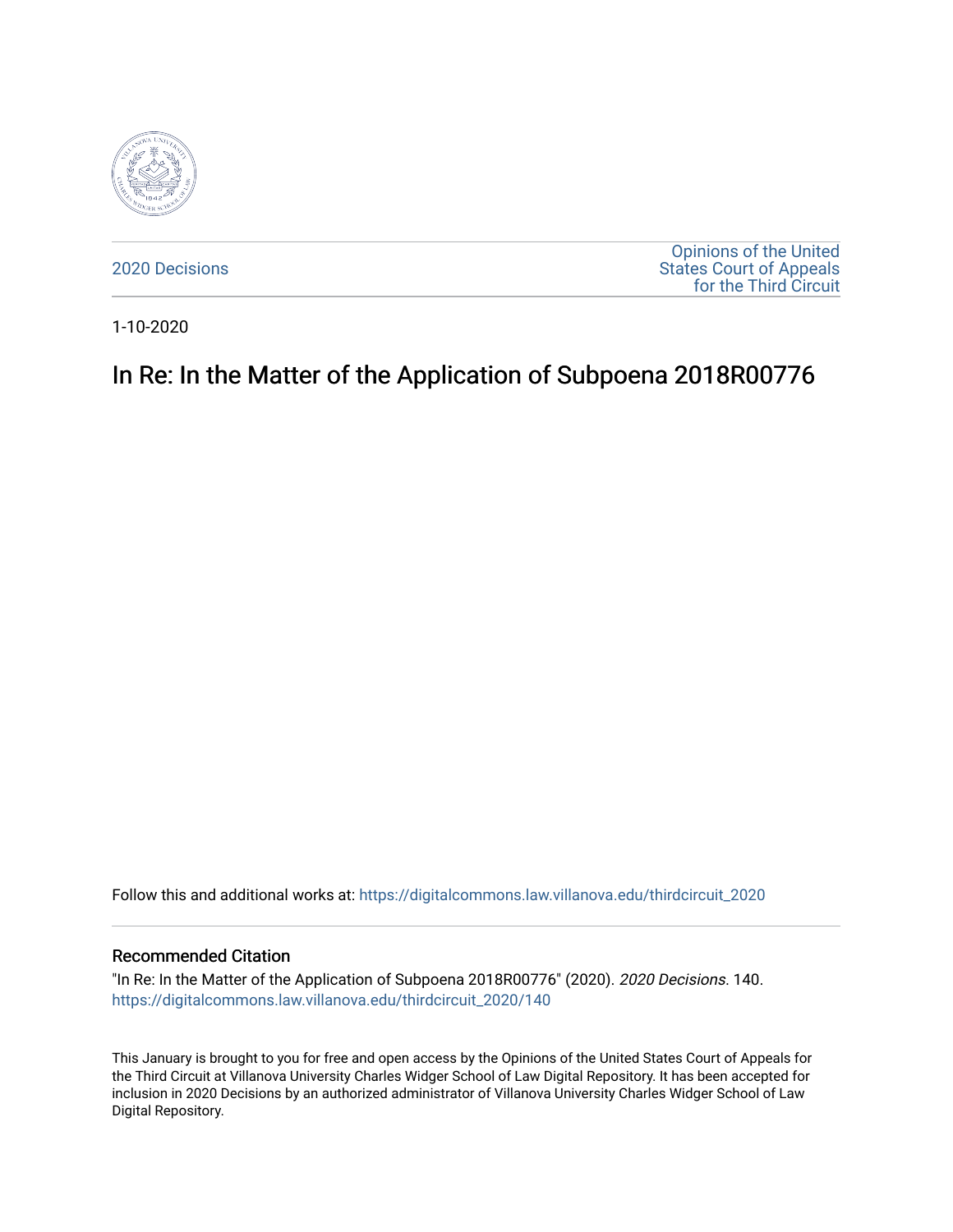## PRECEDENTIAL

# UNITED STATES COURT OF APPEALS FOR THE THIRD CIRCUIT

\_\_\_\_\_\_\_\_\_\_\_\_\_\_\_\_

No. 19-3124 \_\_\_\_\_\_\_\_\_\_\_\_\_\_\_\_

IN THE MATTER OF THE APPLICATION OF SUBPOENA 2018R00776

ABC Corporation,

Appellant

Appeal from the United States District Court

Argued on December 10, 2019

Before: RESTREPO, ROTH and FISHER, Circuit Judges

(Opinion filed January 10, 2020)

\_\_\_\_\_\_\_\_\_\_\_\_\_\_\_\_

OPINION \_\_\_\_\_\_\_\_\_\_\_\_\_\_\_\_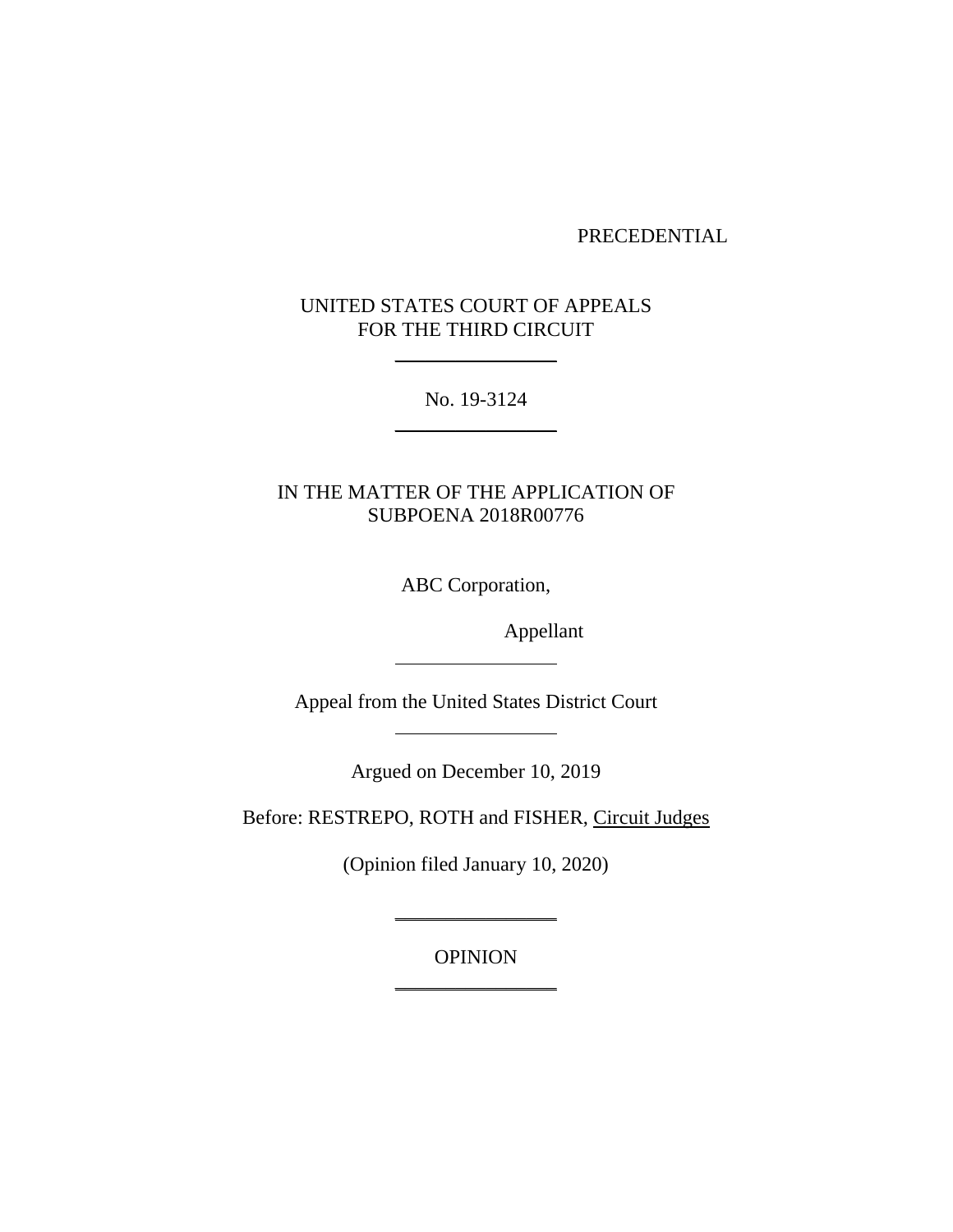## ROTH, Circuit Judge

This case requires us to determine whether the First Amendment permits a court, acting pursuant to the Stored Communications Act  $(SCA)$ ,<sup>1</sup> to restrain a grand jury witness from disclosing its receipt of service to a third party. A grand jury issued a subpoena to ABC Corp., <sup>2</sup> an electronic service provider, for the data of one of its customer's employees who was under criminal investigation. A search warrant later demanded additional data regarding the same subscriber. These requests were accompanied by nondisclosure orders (NDOs) prohibiting ABC Corp. from notifying anyone of the existence of the data requests. ABC Corp. complied with both requests but challenges the constitutionality of the NDOs, arguing that they infringe upon its freedom of speech. ABC Corp. asks to amend the NDOs to permit disclosure to an individual who, it argues, poses no risk to the grand jury investigation. We must determine whether the First Amendment tolerates such a restraint on speech.

Our conclusion, which we explain below, is that the governmental interest in maintaining grand jury secrecy is sufficiently strong for the NDOs to withstand strict scrutiny. Disclosure to anyone outside of the grand jury process would undermine the proper functioning of our criminal justice system. We will affirm the District Court's denial of ABC Corp.'s motion to amend the NDOs.

 <sup>1</sup> 18 U.S.C. § 2701, *et seq.*

<sup>&</sup>lt;sup>2</sup> To maintain the secrecy of the investigation, we will refer to the facts in general terms and will use for the corporation the fictitious name of "ABC Corp."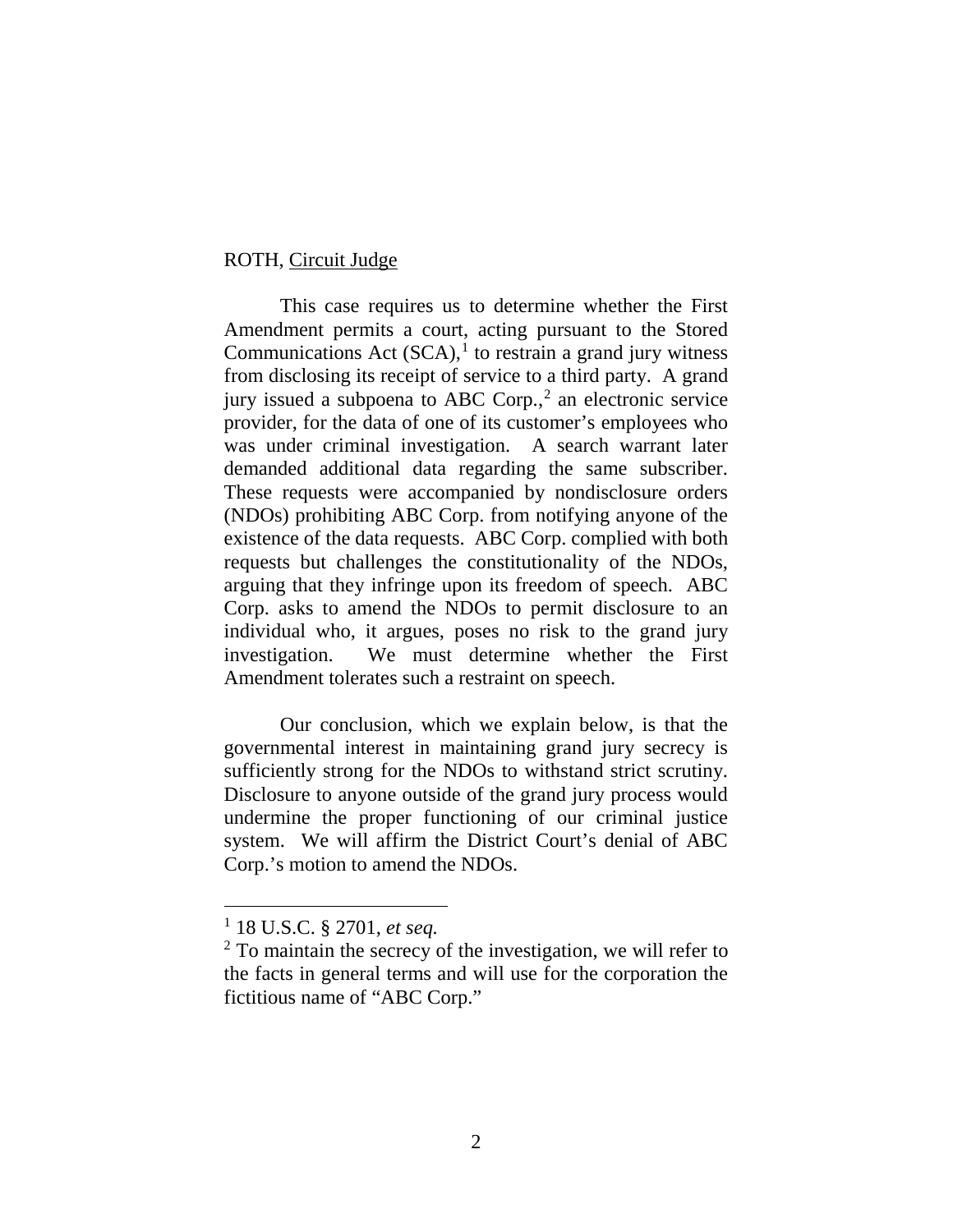# **I. Background**

#### **A. Statutory Background**

The Stored Communications Act of 1986 (SCA) is "designed to protect legitimate law enforcement needs while minimizing intrusions on the privacy of system users as well as the business needs of electronic communications system providers."<sup>3</sup> The SCA authorizes the government to compel an electronic service provider to produce a subscriber's information stored on remote servers, often referred to as "the cloud."4 The advent of cloud computing has altered how the government obtains information during criminal investigations.5 Where information was previously sought by directly approaching the target of the investigation or his employer, the SCA permits prosecutors to obtain the data from electronic service providers.<sup>6</sup>

Section 2703 of the SCA allows the government to obtain search warrants, court orders, or subpoenas for a subscriber's data. These requests may be for non-contentspecific data, $<sup>7</sup>$  such as name, address, and product-usage</sup> information, or content-specific data, <sup>8</sup> including the contents of all communications, search histories, and saved files. A

 <sup>3</sup> 132 Cong. Rec. 27633 (1986) (statement of Sen. Leahy).

<sup>4</sup> U.S. Dep't of Justice, *Seeking Enterprise Customer Data Held by Cloud Service Providers*, at 1 (Dec. 2017).

<sup>&</sup>lt;sup>5</sup> *Id.*<br><sup>6</sup> *Id.*<br><sup>7</sup> 18 U.S.C. § 2703(c).

 $8$  *Id.* § 2703(a), (b).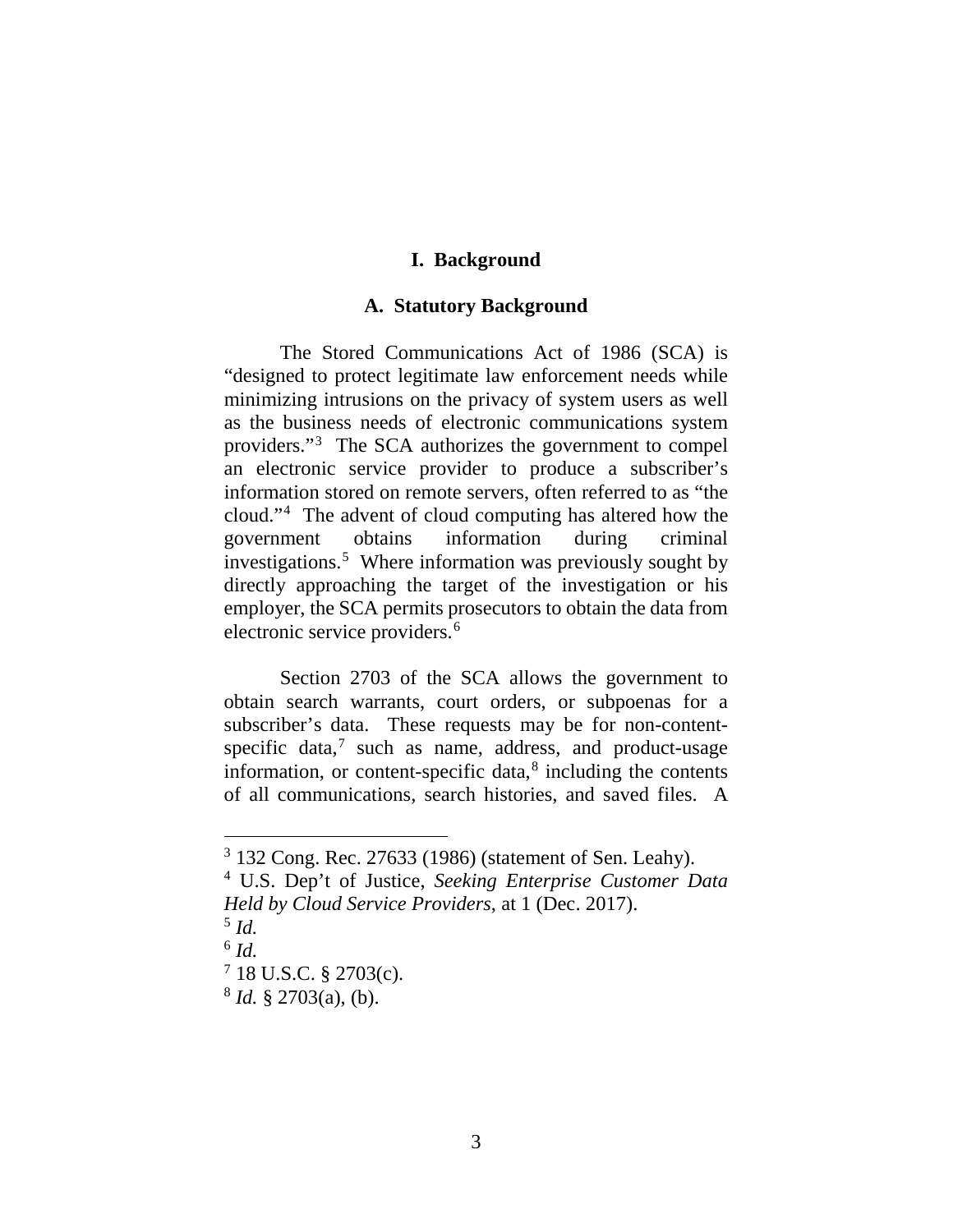service provider who turns over this information in response to a grand jury subpoena, as is the case here, is a grand jury witness and is not subject to the general secrecy obligation imposed by the Federal Rule of Criminal Procedure  $6(e)(2)$ .<sup>9</sup> However, the SCA authorizes courts to prohibit a service provider from notifying anyone of its receipt of legal process in appropriate circumstances. 10

We have not had the opportunity to analyze the SCA's nondisclosure provision.<sup>11</sup> Section 2705(b) governs those occasions when the government may request that a court issue an NDO to service providers. That provision, in relevant part, states:

> **Preclusion of notice to subject of governmental access.** A governmental entity acting under section 2703, when it is not required to notify the subscriber or customer under section  $2703(b)(1)$ , or to the extent that it may delay such notice pursuant to subsection (a) of this section, may

<sup>&</sup>lt;sup>9</sup> Notes of Advisory Committee, Note to Subdivision (e)(2); *see also United States v. Sells Eng'g, Inc.*, 463 U.S. 418, 425 (1983) ("[Grand jury w]itnesses are not under the prohibition unless they also happen to fit into one of the enumerated classes [listed in the Federal Rule of Criminal Procedure  $6(e)(2)]$ .").

 $10$  18 U.S.C. § 2705(b).

 $11$  We thank the parties for their additional late-hour briefing on this issue.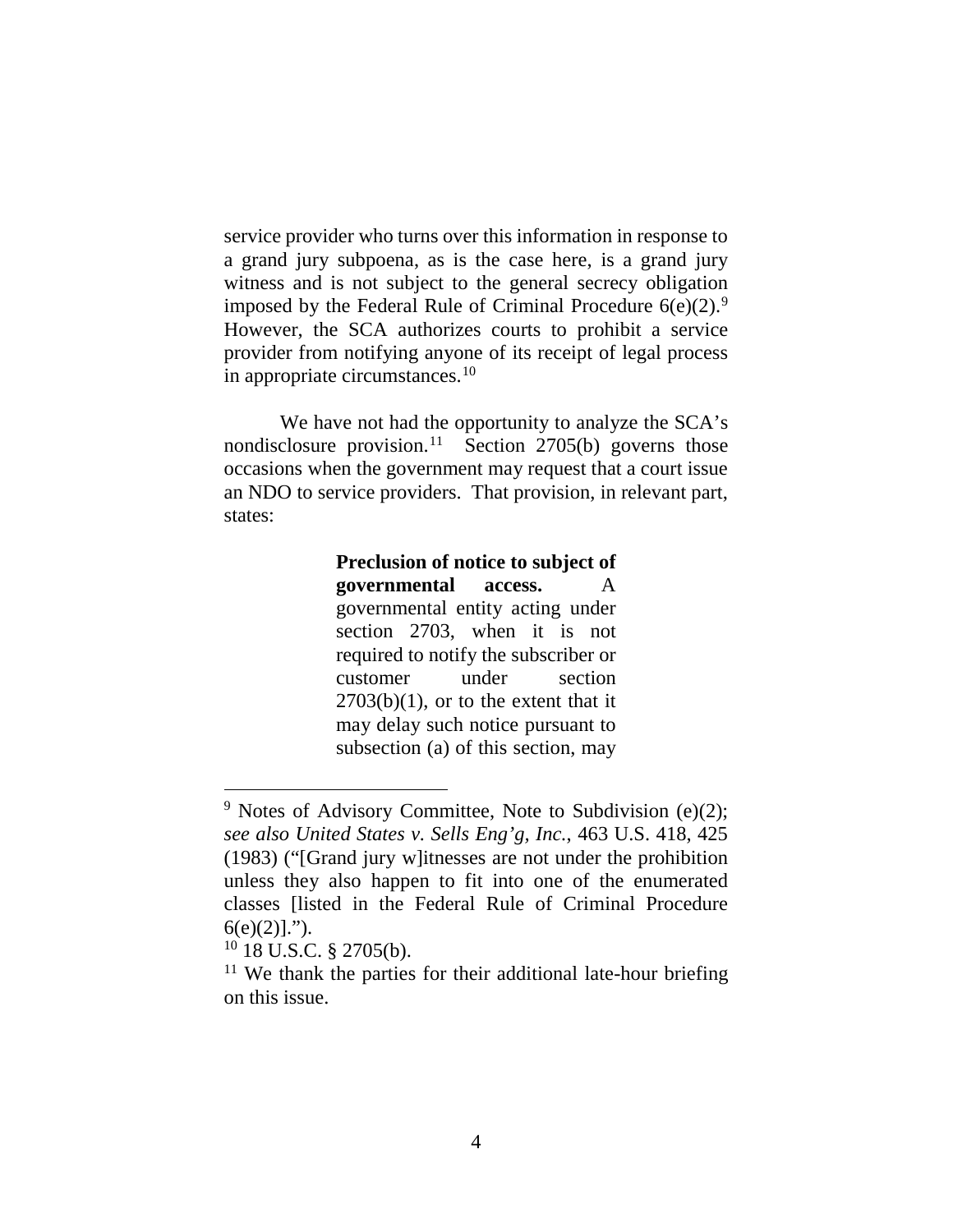apply to a court for an order commanding a provider of electronic communications service or remote computing service to whom a warrant, subpoena, or court order is directed, for such period as the court deems appropriate, not to notify any other person of the existence of the warrant, subpoena, or court order.12

The SCA thus permits the government to apply for an NDO when it seeks content or non-content data pursuant to § 2703 unless the government itself is required to notify the subscriber of the request. <sup>13</sup> Even when the government must notify the subscriber, it may still obtain an NDO if it may delay notification pursuant to § 2705(a). A court shall issue an NDO if it finds reason to believe that disclosure will result in "(1) endangering the life or physical safety of an individual; (2) flight from prosecution; (3) destruction of or tampering with evidence; (4) intimidation of potential witnesses; or (5) otherwise seriously jeopardizing an investigation or unduly delaying a trial."14 When these risks are present, an NDO prohibits an electronic service provider from disclosing the government's request for data for up to one year. 15

 <sup>12</sup> 18 U.S.C. § 2705(b).

<sup>13</sup> *See, e.g.*, 18 U.S.C. § 2703(b)(1)(B).

 $^{14}$  *Id.* § 2705(b).

<sup>15</sup> *Id.*; *see* U.S. Dep't of Justice, *Policy Regarding Applications for Protective Orders Pursuant to 18 U.S.C. § 2705(b)*, at 2 (Oct. 19, 2017).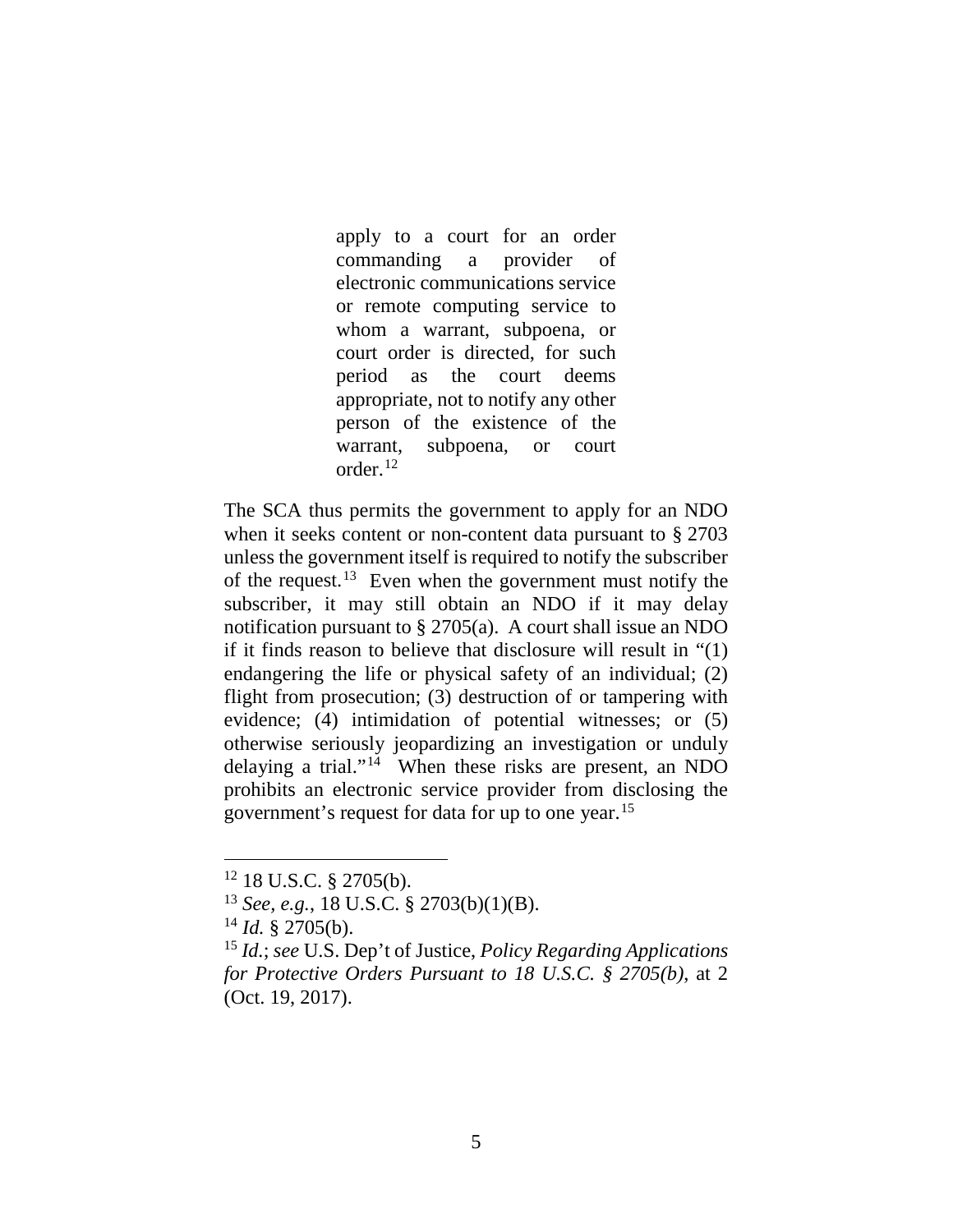#### **B. Factual and Procedural Background**

ABC Corp. is an electronic service provider that stores its subscribers' content and non-content data on the cloud. In January 2019, ABC Corp. received a grand jury subpoena issued pursuant to 18 U.S.C. 2703(c)(2), ordering it to produce the data of one of its subscribers, concerning an employee of the subscriber. This employee is the target of an ongoing criminal investigation. The subpoena sought non-contentspecific information, including, *inter alia*, records of names, physical addresses, billing information, and IP addresses associated with the employee's account. The subpoena was accompanied by an NDO, prohibiting for one year ABC Corp. from notifying any person, except ABC Corp.'s own lawyers, of the existence of the subpoena. Two months later, a Magistrate Judge issued a search warrant directing ABC Corp. to produce content-specific data for the same account. The warrant sought all evidence found in the employee's remotely stored data pertaining to several enumerated offenses being investigated by the government. The search warrant was accompanied by a second NDO, virtually identical to the first. ABC Corp. complied with both the subpoena and search warrant. The subscriber subsequently filed for bankruptcy, and a trustee has been appointed.

ABC Corp. moved before the District Court to modify the NDOs to permit it to notify the bankruptcy trustee of the existence of the subpoena and warrant, arguing that the NDOs are content-based restrictions and prior restraints that infringe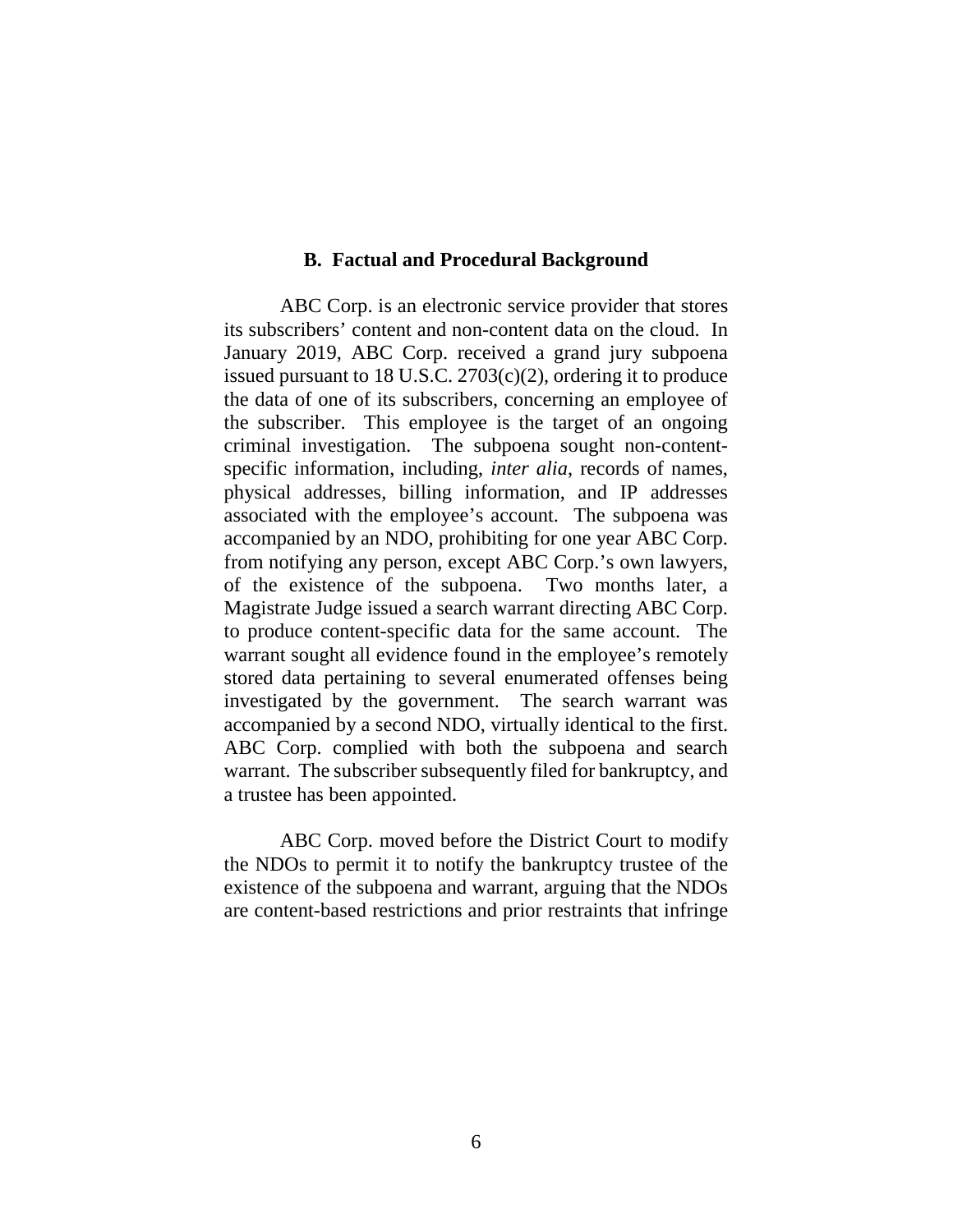upon its First Amendment rights.<sup>16</sup> ABC Corp. asserted that it was proposing a less restrictive alternative to the content-based restriction. ABC Corp. argued that the trustee is a disinterested party, who had stepped into the shoes of the debtor and had been vetted and approved under Department of Justice guidelines. Further, ABC Corp. claimed that the trustee controlled the debtor's assertion of attorney-client privilege, had authority to respond to the government's demands, and had a duty to uncover and assert causes of action against the debtor's officers and directors. ABC Corp. proposed two alternatives, both involving disclosure of the grand jury investigation to the bankruptcy trustee with varying levels of specificity.

The District Court denied the motion to amend the NDOs. It found that § 2705(b) implicates the First Amendment rights of service providers and, without determining whether strict scrutiny applies, held that such an NDO passes strict scrutiny regardless. In its analysis, the court found that the NDOs serve the compelling governmental interest of "maintain[ing] the secrecy of the ongoing grand jury investigation and meet[ing] several of the requirements under

<sup>&</sup>lt;sup>16</sup> The Government argues that ABC Corp. never moved to modify the search warrant NDO. However, ABC Corp. plainly raised the issue in its memorandum in support of its motion to modify and raised it again to this Court. Moreover, the Government argued against modification to both NDOs before the District Court, and the District Court referenced ABC Corp.'s request for relief from the search warrant NDO in its memorandum opinion. We will consider ABC Corp.'s challenge to both NDOs.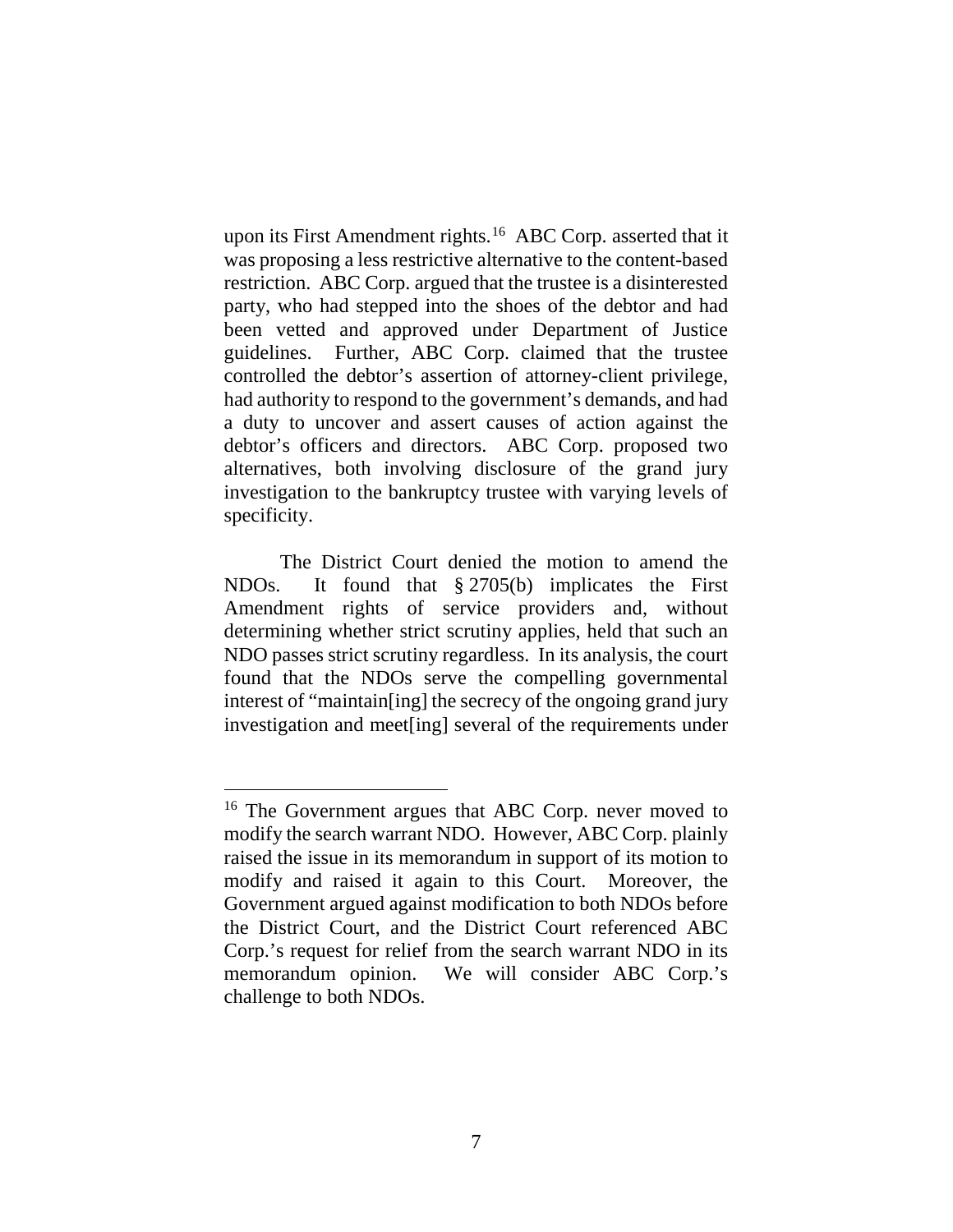§ 2705(b)."17 Next, the court determined that the NDOs are narrowly tailored because the restriction on ABC Corp.'s speech is time-limited to one year. Moreover, ABC Corp. had failed to establish that the trustee had "any particularized need to the grand jury subpoena or any additional information regarding same."18 Finally, the court held that the NDOs are the least restrictive means for advancing the government's interest. It rejected ABC Corp.'s proposed alternatives because they were impractical, less effective than the NDO, and risked further disclosure to third parties.

## **II. Discussion**

#### **A. Jurisdiction and Standard of Review**

The District Court exercised jurisdiction pursuant to 18 U.S.C. § 3231. Although both parties argue in favor of our exercising jurisdiction, we have "an independent duty to satisfy ourselves of our appellate jurisdiction regardless of the parties' positions."19 Our jurisdiction flows from the collateral order exception to 28 U.S.C.  $\S$  1291.<sup>20</sup> Under the collateral order doctrine, an otherwise non-final order is appealable if it "[1] finally and conclusively determines the disputed question, [2] resolves an important issue separate from the underlying merits, and [3] is effectively unreviewable after final judgment."<sup>21</sup> Here, the District Court's order finally and

 <sup>17</sup> JA9.

 $18$  JA6.

<sup>19</sup> *Bedrosian v. U.S. Dep't of Treasury, IRS*, 912 F.3d 144, 149 (3d Cir. 2018).

<sup>20</sup> *United States v. Scarfo*, 263 F.3d 80, 87-88 (3d Cir. 2001). <sup>21</sup> *Id.* at 87.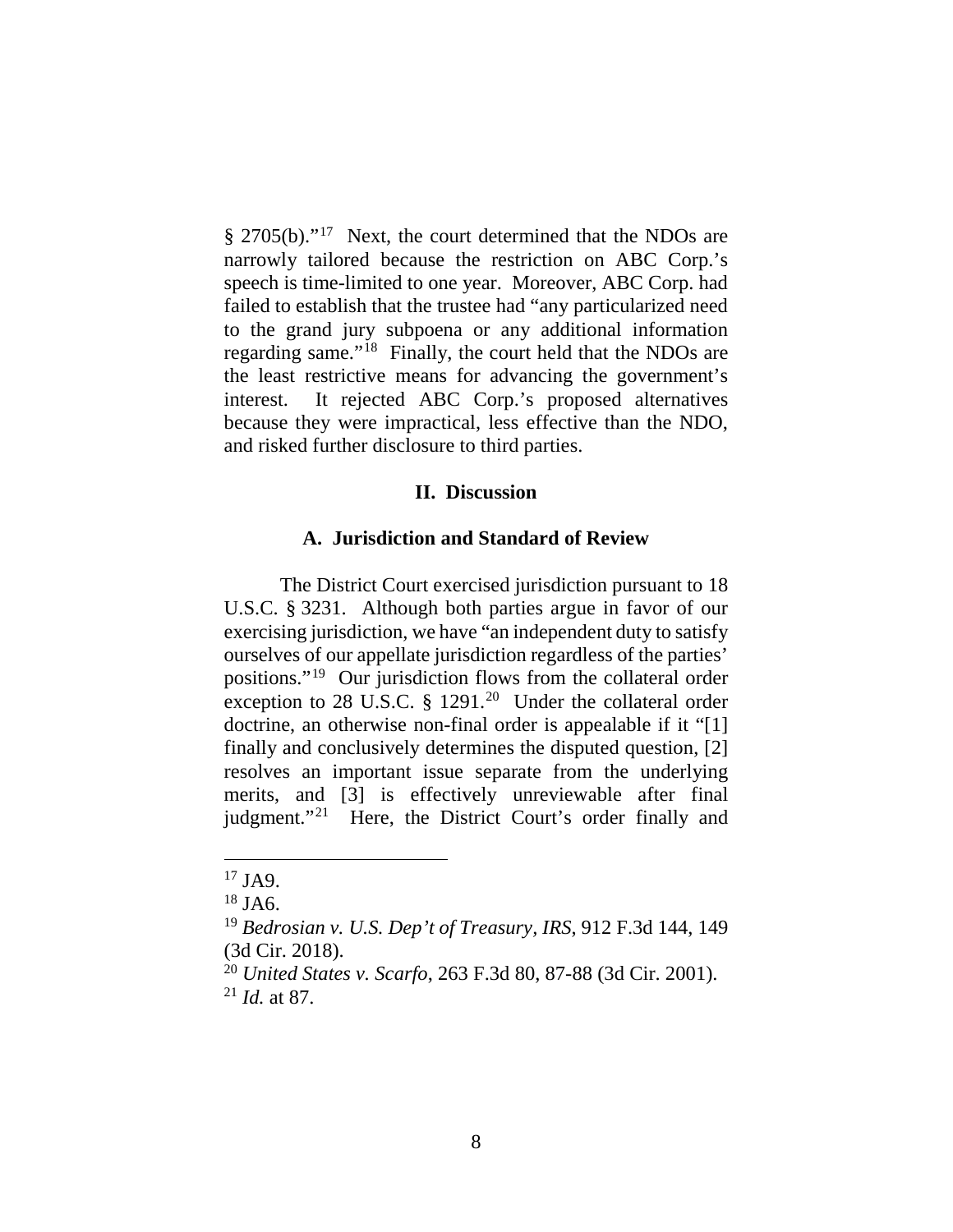conclusively rejected ABC Corp.'s First Amendment challenge to the NDO. Second, the order resolved an important issue: balancing a burden on speech against a court's power to manage grand jury proceedings. The order is also entirely divorced from the merits of the grand jury proceeding and concerns ABC Corp.'s rights, not the rights of the grand jury target.<sup>22</sup> Third, the NDOs will be effectively unreviewable if or when the target is prosecuted. Because all three criteria of the collateral order doctrine are met, we have appellate jurisdiction.

We exercise plenary review over questions of law.<sup>23</sup> Although normal deference to a district court's factual findings would necessitate clear error review, "in the First Amendment context we have an 'obligation independently to examine the whole record to ensure that the judgment does not constitute a forbidden intrusion on the field of free expression.'"24

 <sup>22</sup> *See United States v. Mitchell*, 652 F.3d 387, 398 (3d Cir. 2011).

<sup>23</sup> *United States v. Marcavage*, 609 F.3d 264, 271 (3d Cir. 2010).

<sup>24</sup> *Id.* (quoting *Scarfo*, 263 F.3d at 91).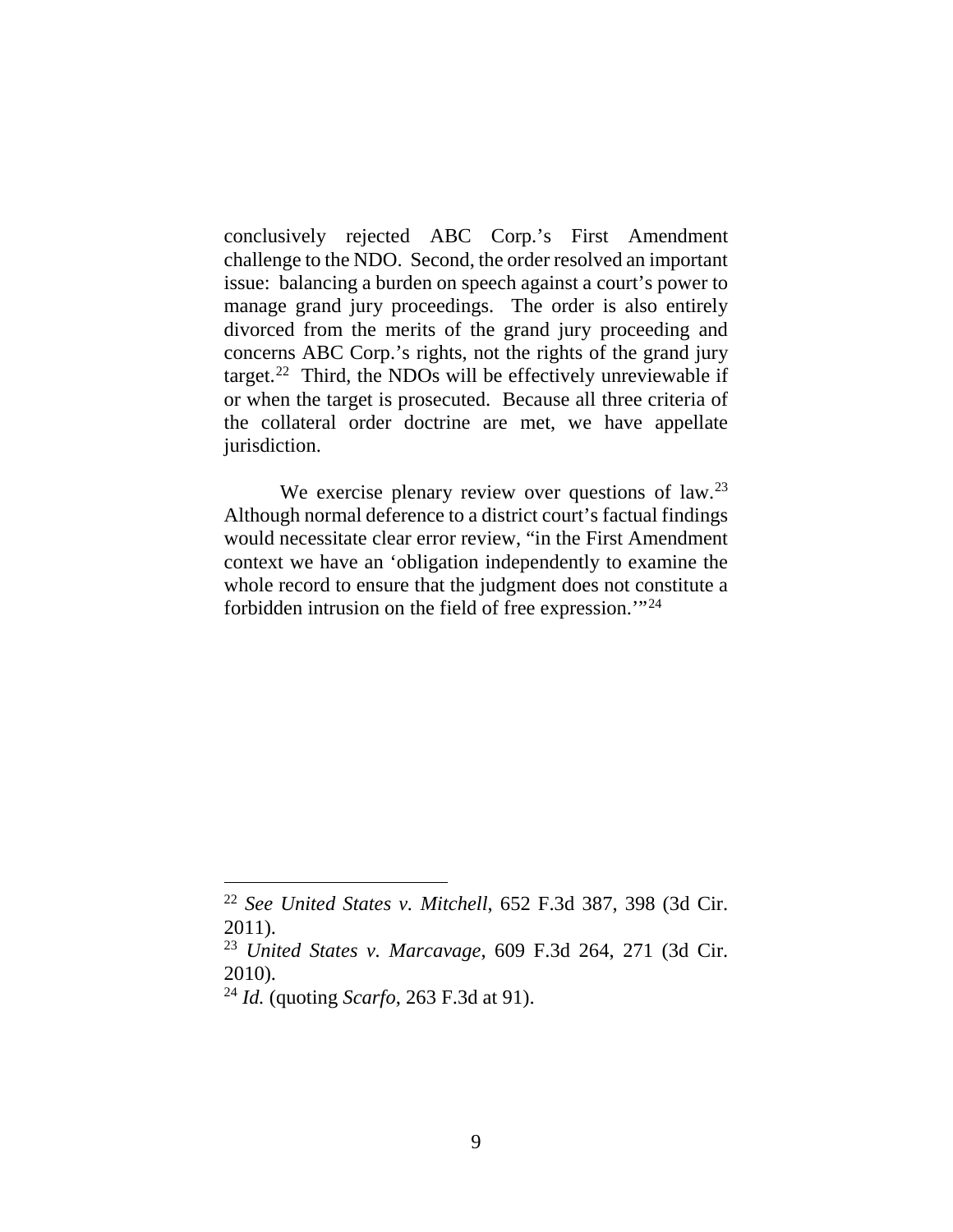## **B. Content-Based Restrictions and Prior Restraint**

Nondisclosure orders implicate First Amendment rights because they restrict a service provider's speech.<sup>25</sup> Courts apply varying levels of scrutiny to incursions on speech depending on whether the restriction is content based or content neutral.26 Content-based laws are presumptively unconstitutional and subject to strict scrutiny.<sup>27</sup> In contrast, intermediate scrutiny applies to content-neutral restrictions.28 Government regulation of speech is content based if it "applies to particular speech because of the topic discussed or the idea or message expressed."29 The NDOs in this case are content based because they prohibit ABC Corp. from conveying information about a grand jury investigation, thus "draw[ing] distinctions based on the message."<sup>30</sup>

The government's use of NDOs also constitutes prior restraint, a characterization typically used to describe "judicial orders forbidding certain communications when issued in advance of the time that such communications are to occur."31 Indeed, the NDOs forbid ABC Corp. from speaking about its participation as a grand jury witness. "[P]rior restraints on speech . . . are the most serious and the least tolerable

<sup>30</sup> *Id.*

 <sup>25</sup> *See Scarfo*, 263 F.3d at 92.

<sup>26</sup> *Bruni v. City of Pittsburgh*, 941 F.3d 73, 84 (3d Cir. 2019).

<sup>27</sup> *Reed v. Town of Gilbert*, 135 S. Ct. 2218, 2227 (2015).

<sup>28</sup> *Bruni v. City of Pittsburgh*, 824 F.3d 353, 363-64 (3d Cir. 2016).

<sup>29</sup> *Reed*, 135 S. Ct. at 2227.

<sup>31</sup> *See Alexander v. United States*, 509 U.S. 544, 550 (1993) (emphasis omitted).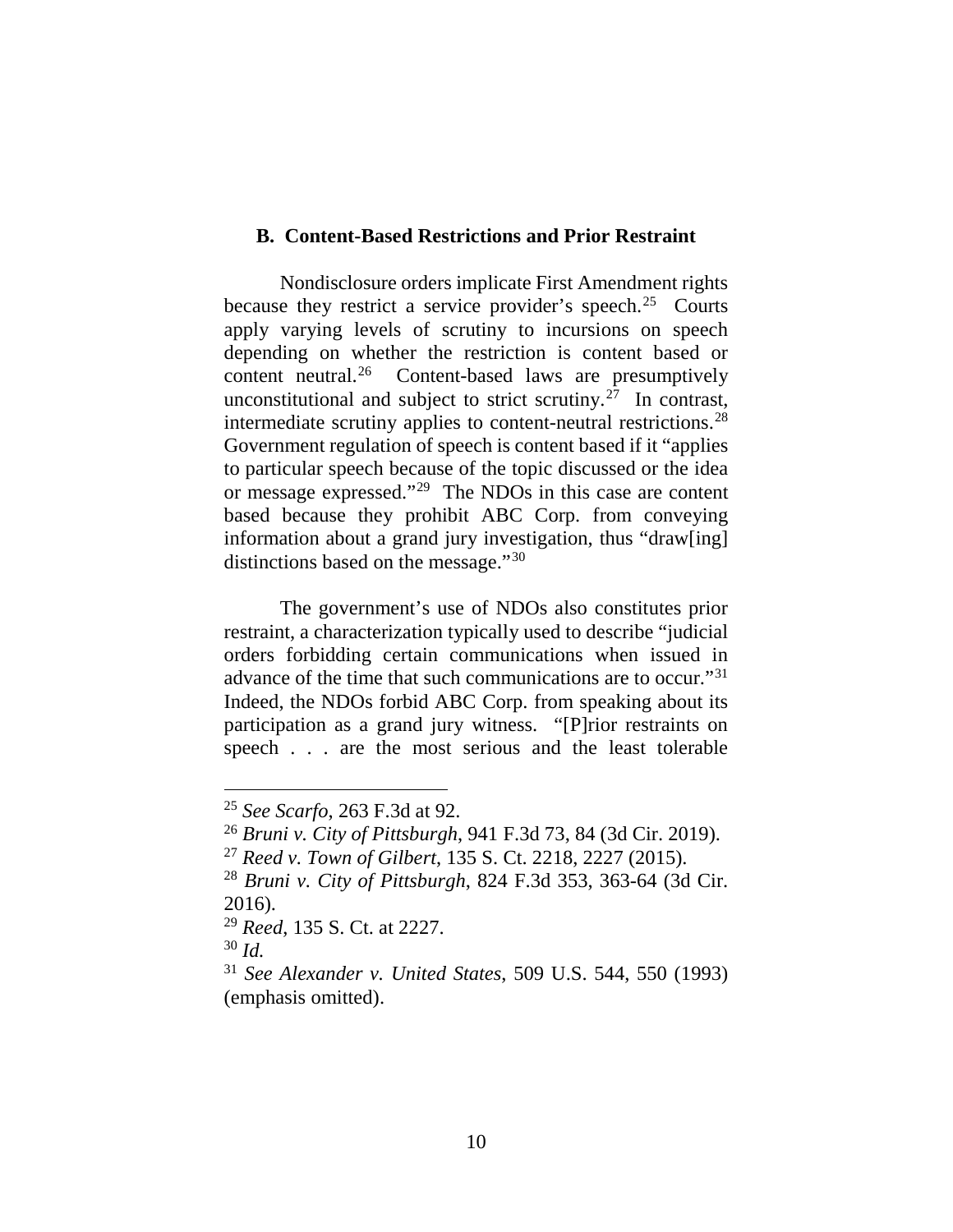infringement on First Amendment rights."32 While prior restraints "are not unconstitutional *per se*,"33 they are presumptively unconstitutional  $34$  and subject to strict scrutiny.<sup>35</sup>

The government asks us to apply intermediate scrutiny, essentially carving out a new area for prior restraints involving speech about non-public proceedings. Relying on *Seattle Times Co. v. Rhinehart*, <sup>36</sup> the government argues that the restraint on ABC Corp.'s speech is not the kind of classic prior restraint that requires exacting First Amendment scrutiny. In *Seattle Times*, the Supreme Court declined to apply heightened scrutiny to a protective order limiting a civil litigant's ability to disseminate for its own benefit embarrassing information discovered in advance of trial.<sup>37</sup> But ABC Corp. is in quite a different position as a grand jury witness, and it harbors no abusive motives. ABC Corp. insists that it only wishes to disclose its receipt of service to alert an individual who can assert its subscriber's rights. Moreover, the *Seattle Times* language on which the government relies is derived from Justice Powell's concurring opinion in *Gannett Co. v.* 

 <sup>32</sup> *Neb. Press Ass'n v. Stuart*, 427 U.S. 539, 559 (1976).

<sup>33</sup> *Se. Promotions, Ltd. v. Conrad*, 420 U.S. 546, 558 (1975).

<sup>34</sup> *First Amendment Coal. v. Judicial Inquiry & Review Bd.,* 784 F.2d 467, 477 (3d Cir. 1986).

<sup>35</sup> *Stilp v. Contino*, 613 F.3d 405, 415 (3d Cir. 2010) ("[P]rohibit[ing] public disclosure of the fact that an Ethics Act complaint was filed, does not survive strict scrutiny and cannot be enforced.").

<sup>36</sup> 467 U.S. 20, 33 (1984).

<sup>37</sup> *Id.* at 34.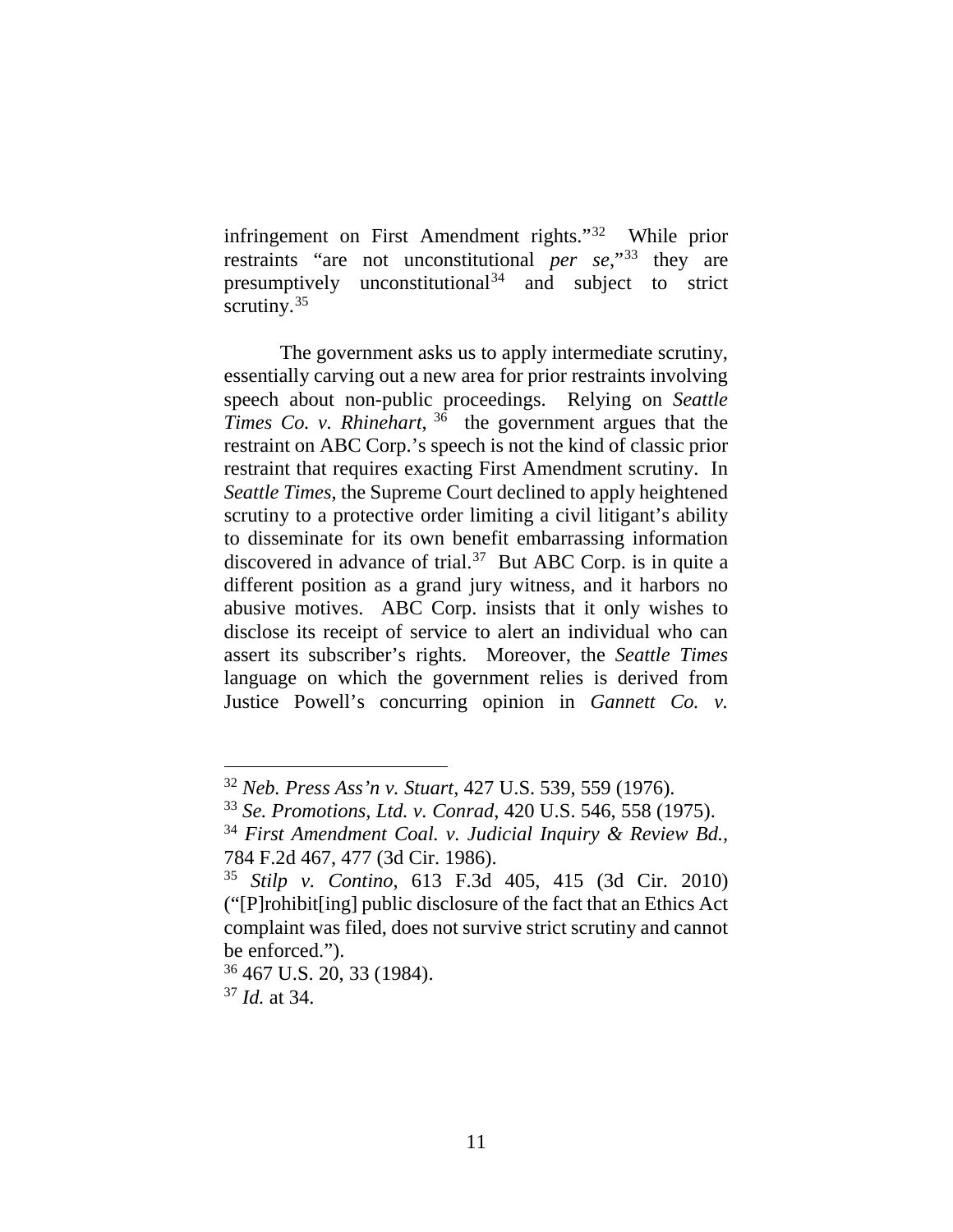*DePasquale*, a right of access case.<sup>38</sup> The right of access does not enjoy the broad protections offered to the right of free speech.<sup>39</sup> In fact, Justice Powell's concurrence contrasted the right of access with a gag order, describing the latter as "a classic prior restraint" and "one of the most extraordinary remedies known to our jurisprudence."40 We do not find *Seattle Times* instructive under these circumstances.

We thus reject the government's invitation to apply a lesser degree of scrutiny. Because the NDOs are content-based restrictions and presumptively unconstitutional prior restraints, we apply strict scrutiny to determine whether they are constitutionally infirm.

## **C. Strict Scrutiny**

The government has the burden to establish that the NDOs survive strict scrutiny.41 Strict scrutiny requires the government to demonstrate that the restriction on speech "(1) serve<sup>[s]</sup> a compelling governmental interest; (2) [is] narrowly tailored to achieve that interest; and (3) [is] the least restrictive means of advancing that interest."42 "The purpose of the [strict scrutiny] test is to ensure that speech is restricted no further

 <sup>38</sup> *Id*. at 33-34 (citing *Gannett Co. v. DePasquale*, 443 U.S. 368, 399 (1979) (Powell, J., concurring)).

<sup>39</sup> *First Amendment Coal.,* 784 F.2d at 477; *Stilp*, 613 F.3d at 413.

<sup>40</sup> *Gannet Co.*, 443 U.S. at 399 (quoting *Neb. Press Ass'n.*, 427 U.S. at 562).

<sup>41</sup> *See Ashcroft v. ACLU*, 542 U.S. 656, 660 (2004).

<sup>42</sup> *Marcavage*, 609 F.3d at 286 (quoting *ACLU v. Mukasey*, 534 F.3d 181, 190 (3d Cir. 2008)).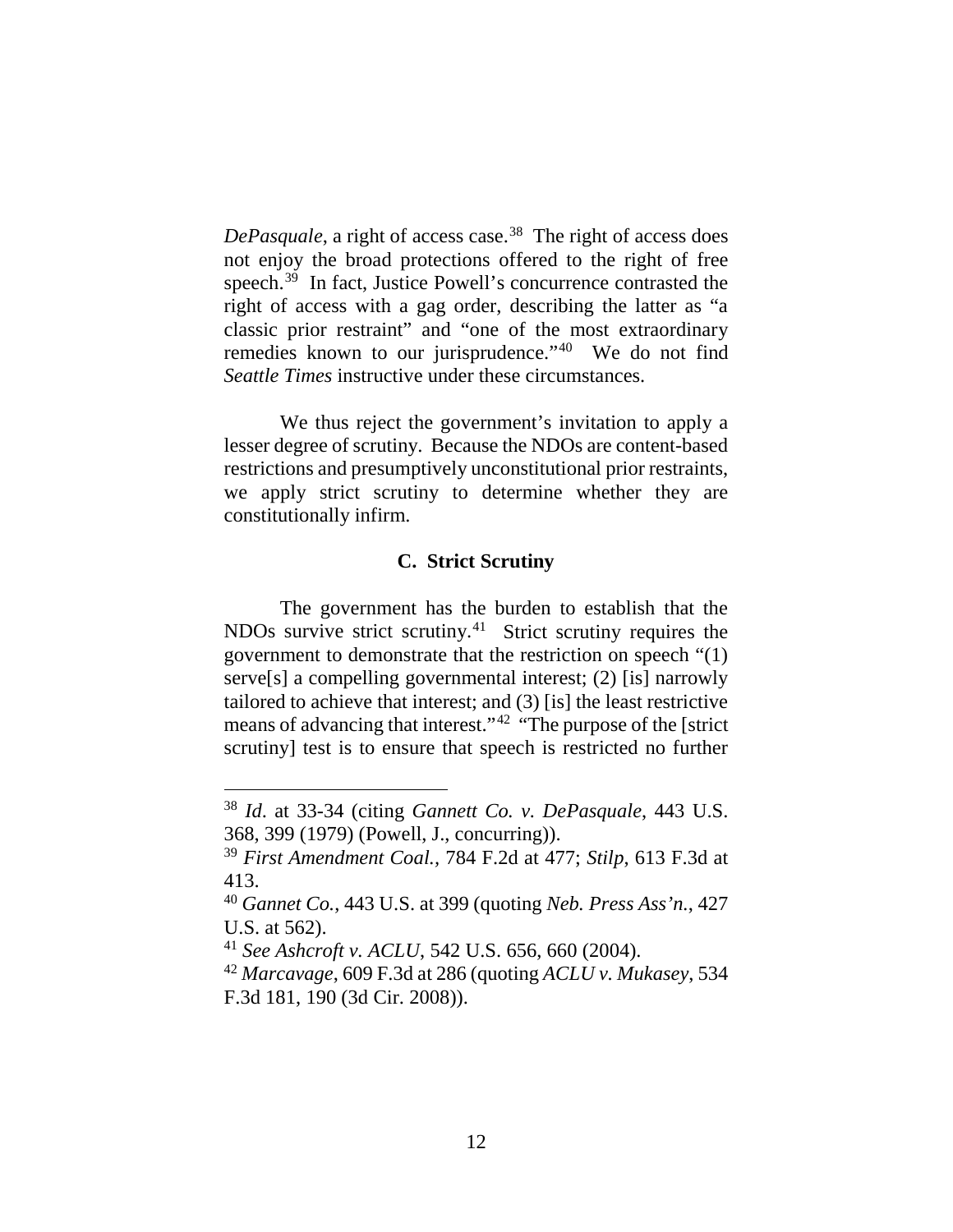than necessary to achieve the goal, for it is important to ensure that legitimate speech is not chilled or punished."43

## **1. The Restriction on Speech Serves a Compelling**

## **Governmental Interest.**

In reference to the application of strict scrutiny here, the government argues that it has a compelling interest in preserving the secrecy of grand jury proceedings. But strict scrutiny sets a high bar for the government to meet. "[Government] officials may not constitutionally punish publication of the information, absent a need to further a [governmental] interest of the highest order."44 We are convinced, however, that protecting the secrecy of an investigation is a paramount interest of the government.<sup>45</sup> The government's interest is particularly acute where, as here, the investigation is ongoing.46

Moreover, § 2705(b) sets out for us the governmental interests that must exist before a court issues an NDO. Here, the District Court and Magistrate Judge found reason to believe that notification would "seriously jeopardize the investigation

 <sup>43</sup> *Ashcroft*, 542 U.S. at 666.

<sup>44</sup> *Butterworth v. Smith*, 494 U.S. 624, 632 (1990) (quoting *Smith v. Daily Mail Publ'g Co.*, 443 U.S. 97, 103 (1979)).

<sup>45</sup> *See Douglas Oil Co. of Cal. v. Petrol Stops Nw*., 441 U.S. 211, 218 (1979) ("[T]he proper functioning of our grand jury system depends upon the secrecy of grand jury proceedings."). <sup>46</sup> *See id.* at 222 ("[T]he interests in grand jury secrecy, although reduced, are not eliminated merely because the grand jury has ended its activities.").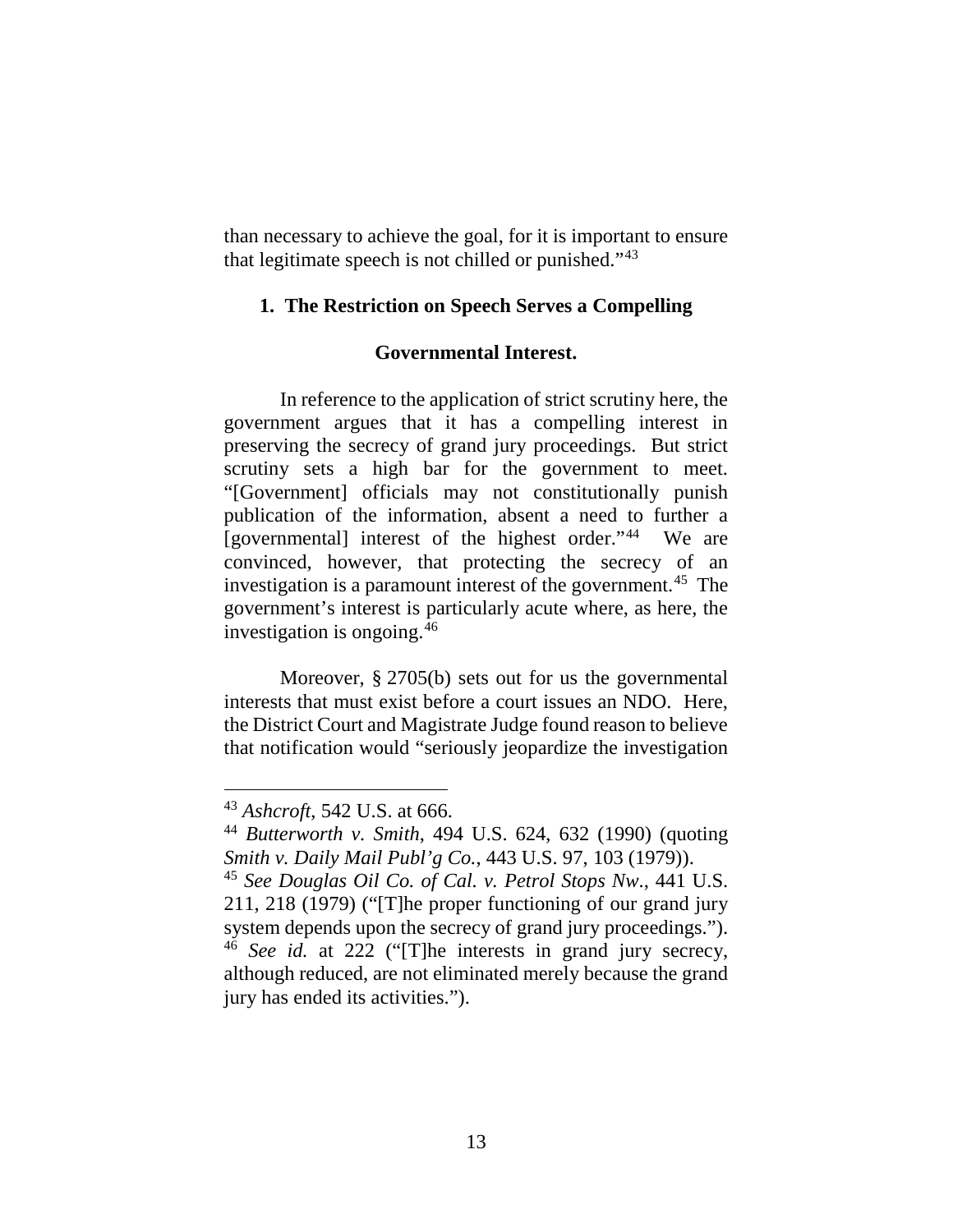. . . by giving targets an opportunity to flee or continue flight from prosecution, destroy or tamper with evidence, change patterns of behavior, or notify confederates."47 In denying ABC Corp.'s motion to amend, the District Court found that the NDOs serve a compelling governmental interest in maintaining the secrecy of the ongoing grand jury investigation and meet several requirements under § 2705(b). We agree.

ABC Corp. concedes that the government asserts a compelling interest in preventing notice to the target of the investigation. But ABC Corp. "misperceives the breadth of the compelling interest that underlies" the restriction on speech.<sup>48</sup> The government's interest in grand jury secrecy is not limited to avoiding notification to the target. The Supreme Court has identified several reasons to maintain grand jury secrecy:

> (1) To prevent the escape of those whose indictment may be contemplated; (2) to insure the utmost freedom to the grand jury in its deliberations, and to prevent persons subject to indictment or their friends from importuning the grand jurors; (3) to prevent subornation of perjury or tampering with the witness who may testify before [the] grand jury and later appear at the trial of those indicted by it; (4) to encourage free

 $47$  JA39, JA45 (citing § 2705(b)(2), (3), (5)).

<sup>48</sup> *See Williams-Yulee v. Florida Bar*, 575 U.S. 433, 435 (2015).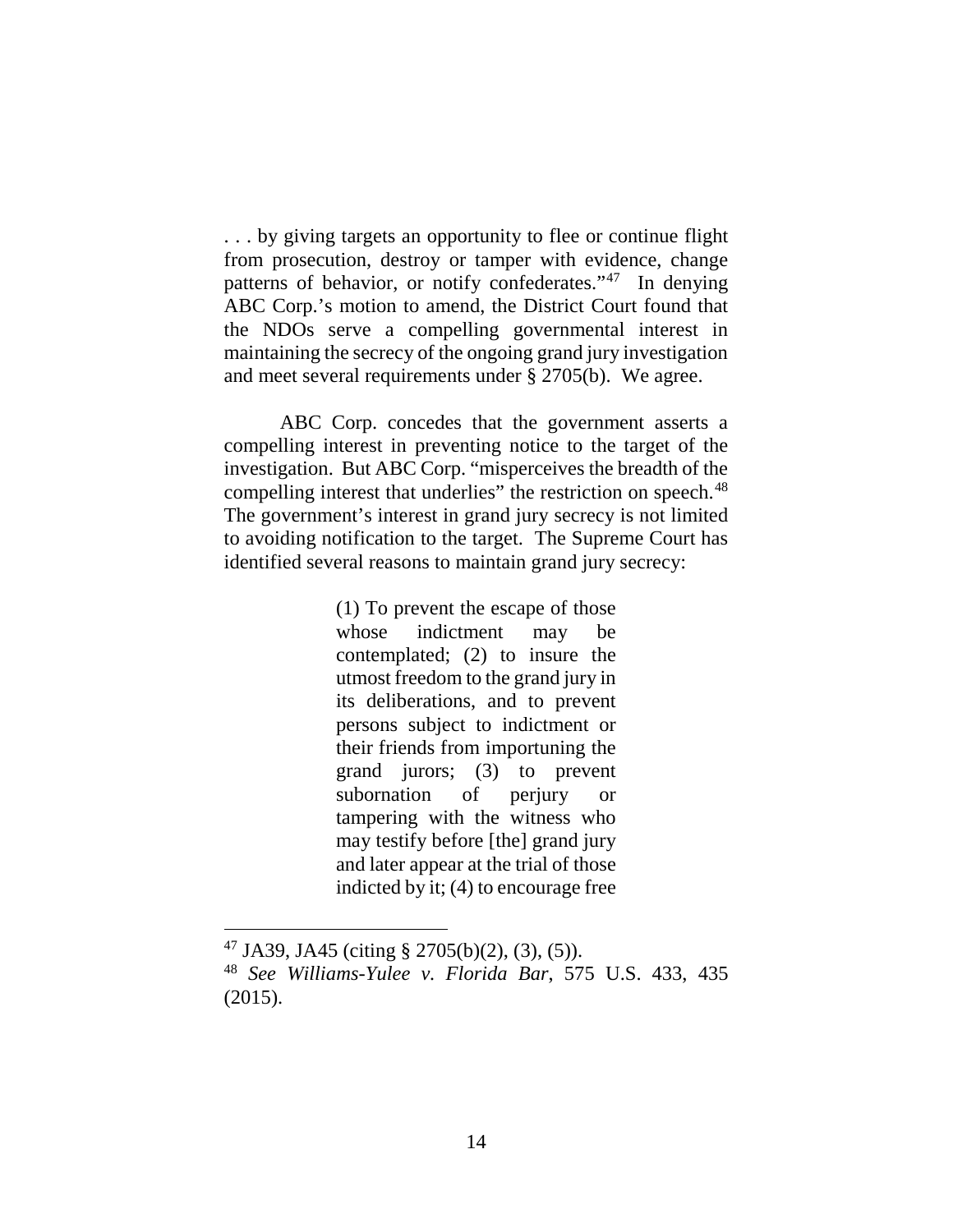and untrammeled disclosures by persons who have information with respect to the commission of crimes; (5) to protect innocent accused who is exonerated from disclosure of the fact that he has been under investigation, and from the expense of standing trial where there was no probability of guilt.<sup>49</sup>

To be sure, these reasons include avoiding consequences that might flow from alerting the target. But the Supreme Court's reasons additionally relate to the grand jury's ability to freely deliberate, the desire for unfettered testimony by witnesses, and the protection of the target from the assumption of guilt.<sup>50</sup> Consistent with these concerns, § 2705(b) prohibits disclosure to "any other person" and not just to the target of the investigation. Therefore, we must next consider whether the NDOs are narrowly drawn and the least restrictive means to preserve grand jury secrecy, not just whether the restriction avoids alerting the target of the investigation.

 <sup>49</sup> *Douglas Oil Co.*, 441 U.S. at 219 n.10 (alteration in original) (quoting *United States v. Procter & Gamble Co*., 356 U.S. 677, 681 n.6 (1958)).

<sup>50</sup> *Id.*; *see also Sells Eng'g Inc.*, 463 U.S. at 424 ("Grand jury secrecy . . . is as important for the protection of the innocent as for the pursuit of the guilty.") (internal quotation marks omitted). *But see Butterworth*, 494 U.S. at 634 ("[R]eputational interests alone cannot justify the proscription of truthful speech.").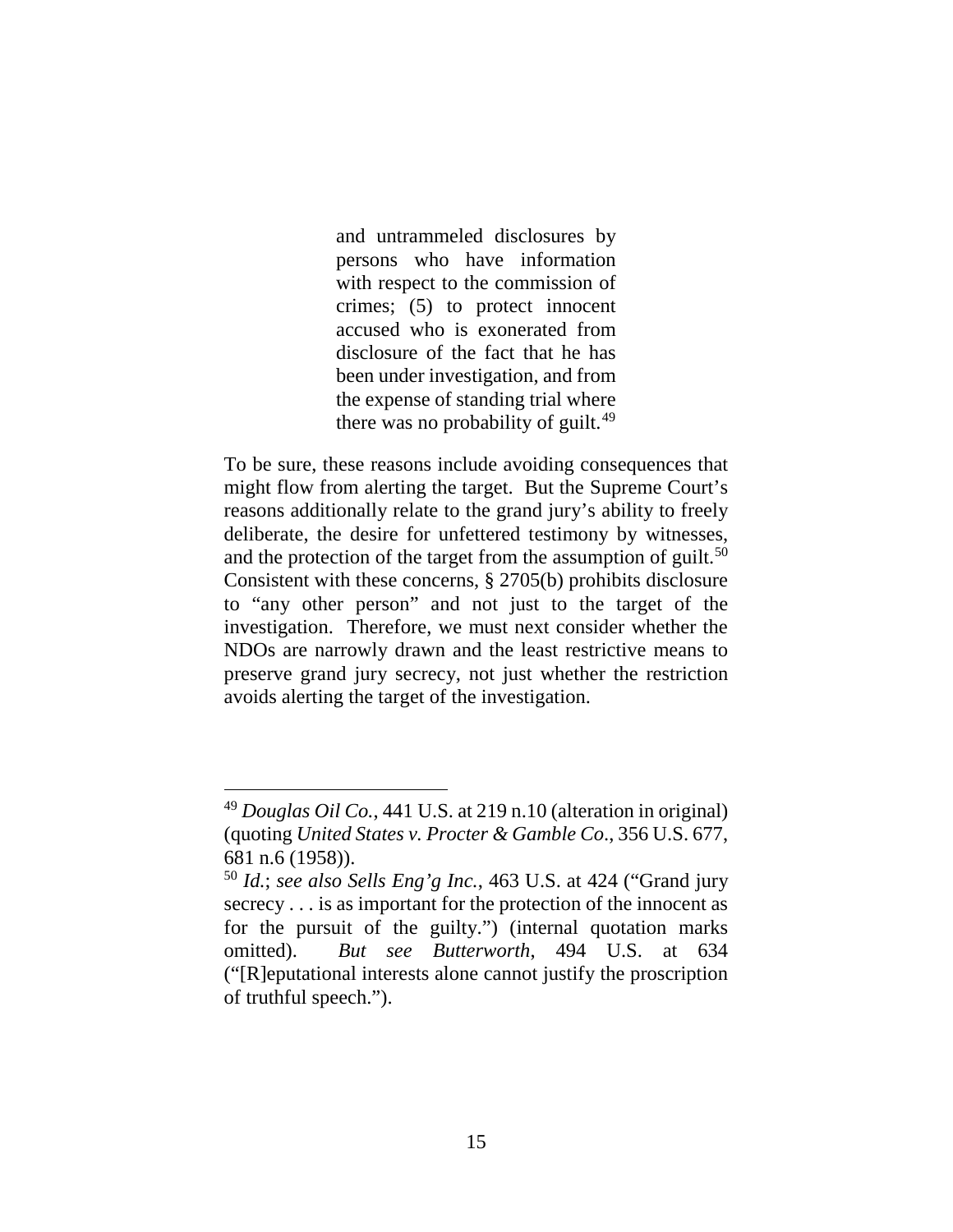#### **2. The Restriction on Speech is Narrowly Tailored.**

The District Court found that the NDOs are narrowly tailored because they are limited in time to one year. ABC Corp. argues that time limitations are not enough to pass constitutional muster and that restrictions must be also be tailored in scope. To this end, ABC Corp. characterizes the NDOs as a "total ban" on its speech. We agree that a temporal limitation alone may not be enough to satisfy strict scrutiny. 51 The ban here is not, however, a total ban.

Courts consistently distinguish between disclosure of information that a witness has independent of his participation in grand jury proceedings and information the witness learns as a result of his participation.<sup>52</sup> This approach strikes a "balance" between First Amendment rights and the government's "interests in preserving the confidentiality of its

 <sup>51</sup> *See United States v. Quattrone*, 402 F.3d 304, 310 (2d Cir. 2005) ("A prior restraint is not constitutionally inoffensive merely because it is temporary.").

<sup>52</sup> *Butterworth*, 494 U.S. at 632 ("[W]e deal only with respondent's right to divulge information of which he was in possession before he testified before the grand jury, and not information which he may have obtained as a result of his participation in the proceedings of the grand jury."); *First Amendment Coal.*, 784 F.2d at 479 (holding that confidentiality requirement can prevent witnesses from disclosing proceedings, with the exception of their own testimony); *see also Seattle Times*, 467 U.S. at 34 ("[A] party may disseminate the identical information covered by the protective order as long as the information is gained through means independent of the court's processes.").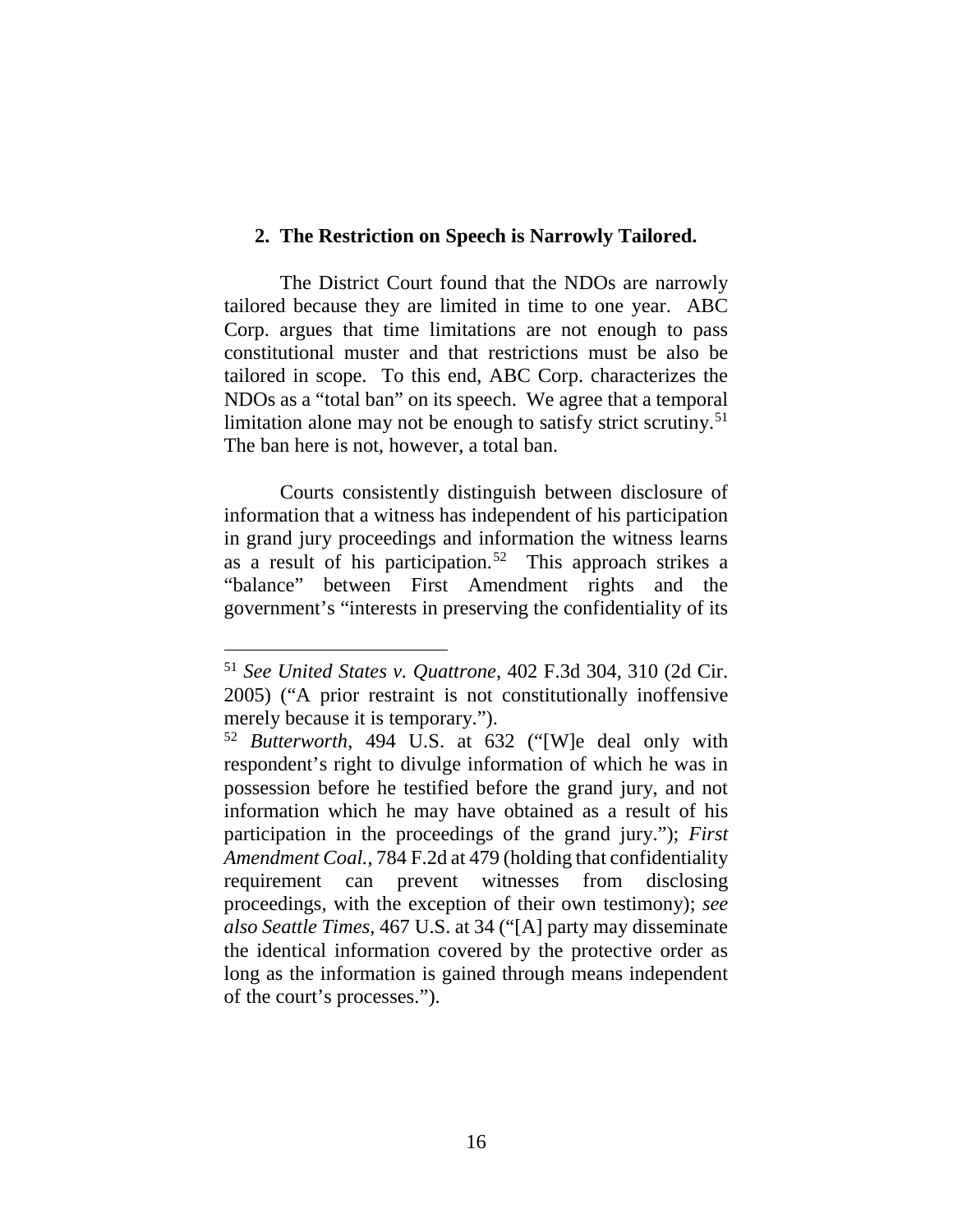grand jury proceedings."53 Here, the NDOs prohibit ABC Corp. only from speaking about the existence of the government's requests—information it learned of by its participation as a grand jury witness.<sup>54</sup> The NDOs do not prohibit ABC Corp. from discussing the government's requests abstractly, as service providers have done by disclosing the number of data requests and NDOs they receive in public docket civil complaints. This can hardly be described as a "total ban" on speech. The NDOs only proscribe speech that would reveal the existence of this particular grand jury investigation to a non-participant, a measure narrowly tailored to preserve the secrecy of this grand jury proceeding.

# **3. The Restriction on Speech is the Least Restrictive Means of Advancing the Governmental Interest.**

ABC Corp. contends that the government can accomplish its compelling interest through less restrictive means. "[I]f the Government could achieve its interests in a manner that does not restrict speech, or that restricts less speech, the Government must do so."55 "When a plausible, less restrictive alternative is offered to a content-based speech restriction, it is the Government's obligation to prove that the

 <sup>53</sup> *See Butterworth*, 494 U.S. at 630-31.

<sup>54</sup> *See id.* at 636 (Scalia, J., concurring) ("[A] witness'[s] disclosure of the grand jury proceedings . . . is knowledge he acquires not 'on his own' but only by virtue of being made a witness.").

<sup>55</sup> *Thompson v. W. States Med. Ctr.*, 535 U.S. 357, 371 (2002).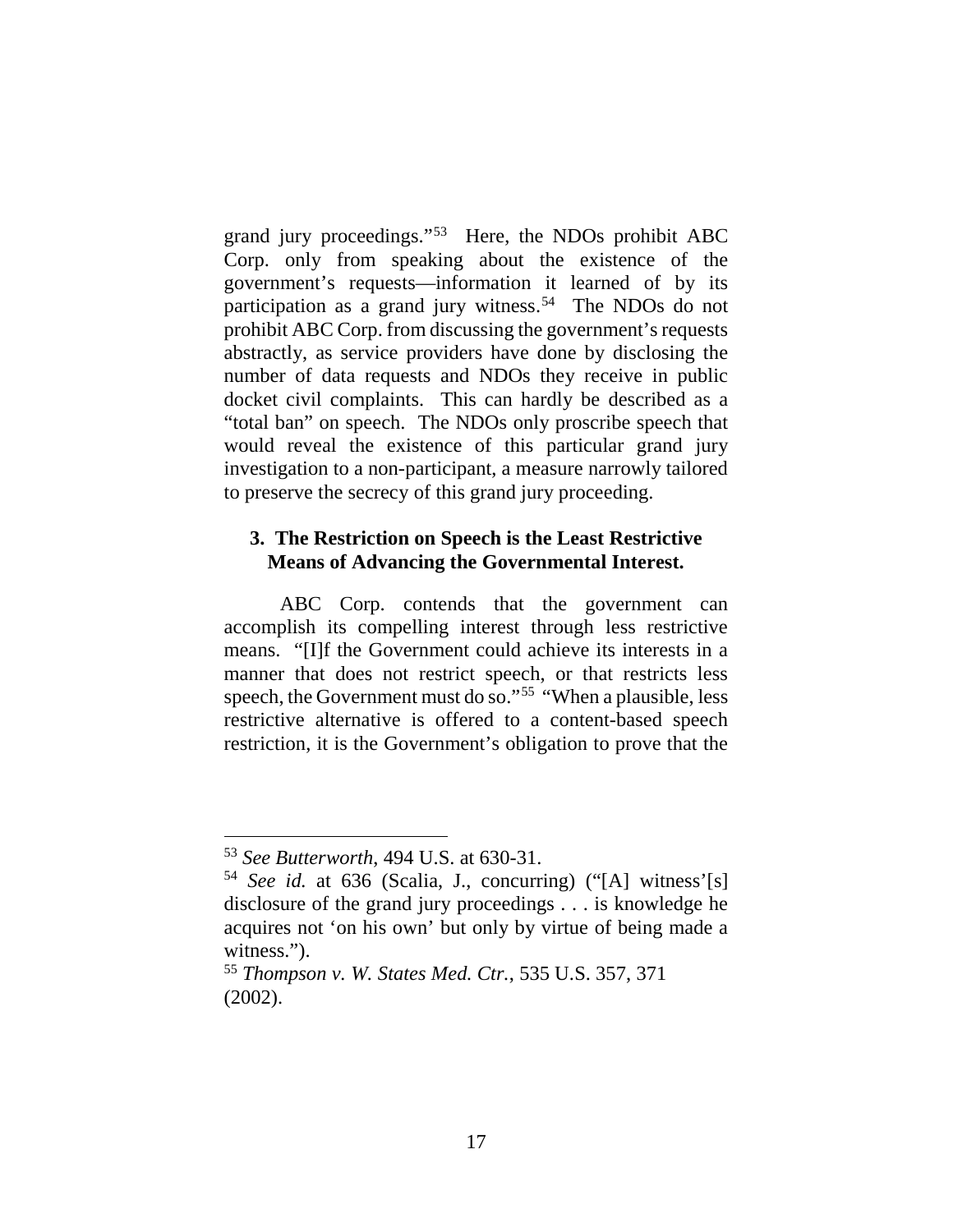alternative will be ineffective to achieve its goals."56 ABC Corp. proposes two alternatives: (1) permission for it to notify the bankruptcy trustee of the subpoena; or (2) permission to notify the trustee of the subpoena without identifying the target email account, which according to ABC Corp., would prompt the trustee to seek more information from the District Court and enter into a protective order to restrict further dissemination.

We agree with the government that these alternatives are untenable. They are impractical and would be ineffective in maintaining grand jury secrecy. Disclosure by an electronic service provider to a third party undermines the government's interest in maintaining the confidentiality of an ongoing investigation.<sup>57</sup> We cannot and will not assess the trustworthiness of a would-be confidante chosen by a service provider. Simply put, "[w]e decline to wade into this swamp" of unworkable line drawing.58 Neither courts nor the government can be expected to vet individuals selected by service providers and determine their risk of subverting an

 <sup>56</sup> *United States v. Playboy Entm't Grp.*, 529 U.S. 803, <sup>816</sup> (2000).

<sup>57</sup> *Cf. First Amendment Coal.*, 784 F.2d at 479 ("The confidentiality requirement is reasonable and may be enforced insofar as it would prevent a person [including a witness] . . . from disclosing proceedings taking place before the Board. . .

<sup>.</sup> The state interest in this respect, as in the grand jury setting, is sufficiently strong to support such a ban.").

<sup>58</sup> *Williams-Yulee*, 575 U.S. at 454.